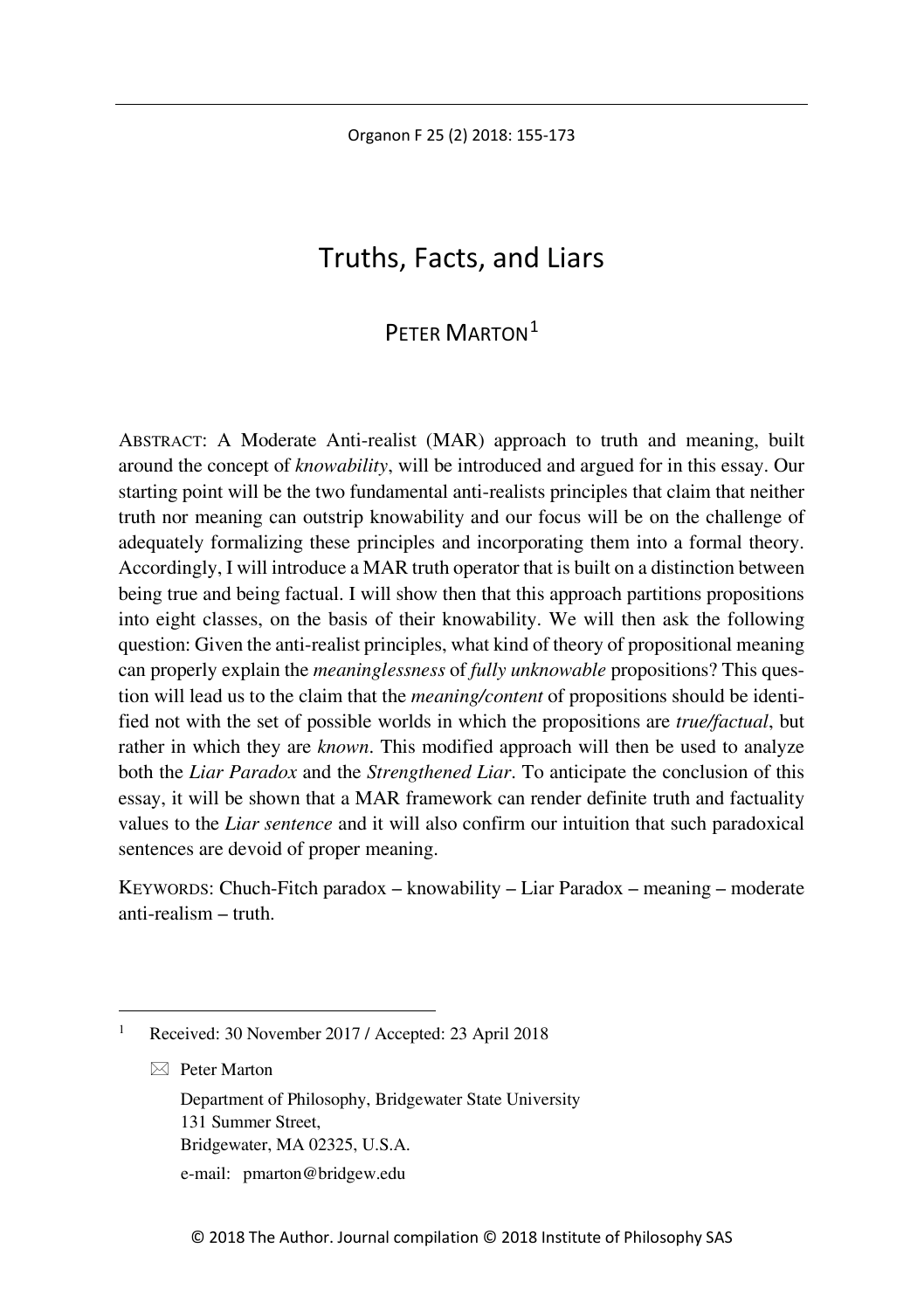## **0. Introduction**

One standard way of approaching a certain class of semantic paradoxes (as e.g. the *Liar*, the *Knower*, etc.) is to claim that the crucial sentence in the setup of the paradox is *meaningless*. This approach is not without problems: first, the crucial sentences in the setup of the paradoxes (e.g. "this sentence is false" or "this sentence is unknown") do not *seem* to be meaningless. Furthermore, pointing to self-reference as the source of meaninglessness is also problematic as many self-referential sentences (e.g. "this sentence is in English") seem quite fine, and some of the semantic paradoxes can be formalized without self-reference.[2](#page-1-0)

Even if it is not without difficulties, and even if it may not be quite fashionable nowadays, this is the approach I will pursue in this essay. The main objective of the essay is to introduce, and argue for, a Moderate Anti-Realist (MAR) framework, based on the verificationist/anti-realist principles that *neither truth, nor meaning can outstrip knowability*. I will start the first section with the Church-Fitch paradox that shows the limits of naïve (or radical) anti-realism. As a response to the paradox, I will introduce a MAR truth operator that defines truth – at least partially – in terms of *knowability*. Some of the relevant logical features of this truth-definition will also be discussed in the first section, among them how truths are different from mere facts (or factual propositions) and how this definition partitions propositions into eight classes, on the basis of their knowability. This division will motivate the question we will ask in the fourth section of the essay: given our anti-realist principles, what theory of propositional meaning can accommodate to our expectations?

The point of introducing a formal truth operator on the one hand, and a possible world interpretation of propositional content/meaning, on the other hand, is not to prove that anti-realism holds. Rather, the point is that such an approach is an adequate and efficient tool to solve a set of semantic paradoxes and other challenges.

I will briefly discuss the basic assumptions our MAR framework relies on in the second section. The individuation of propositions as the sets of possible worlds in which the given propositions are true or factual, as well as the shortcomings of this particular approach, will be discussed in the

<span id="page-1-0"></span> <sup>2</sup> At least this is Yablo's claim (Yablo 1993), although it is not without its detractors.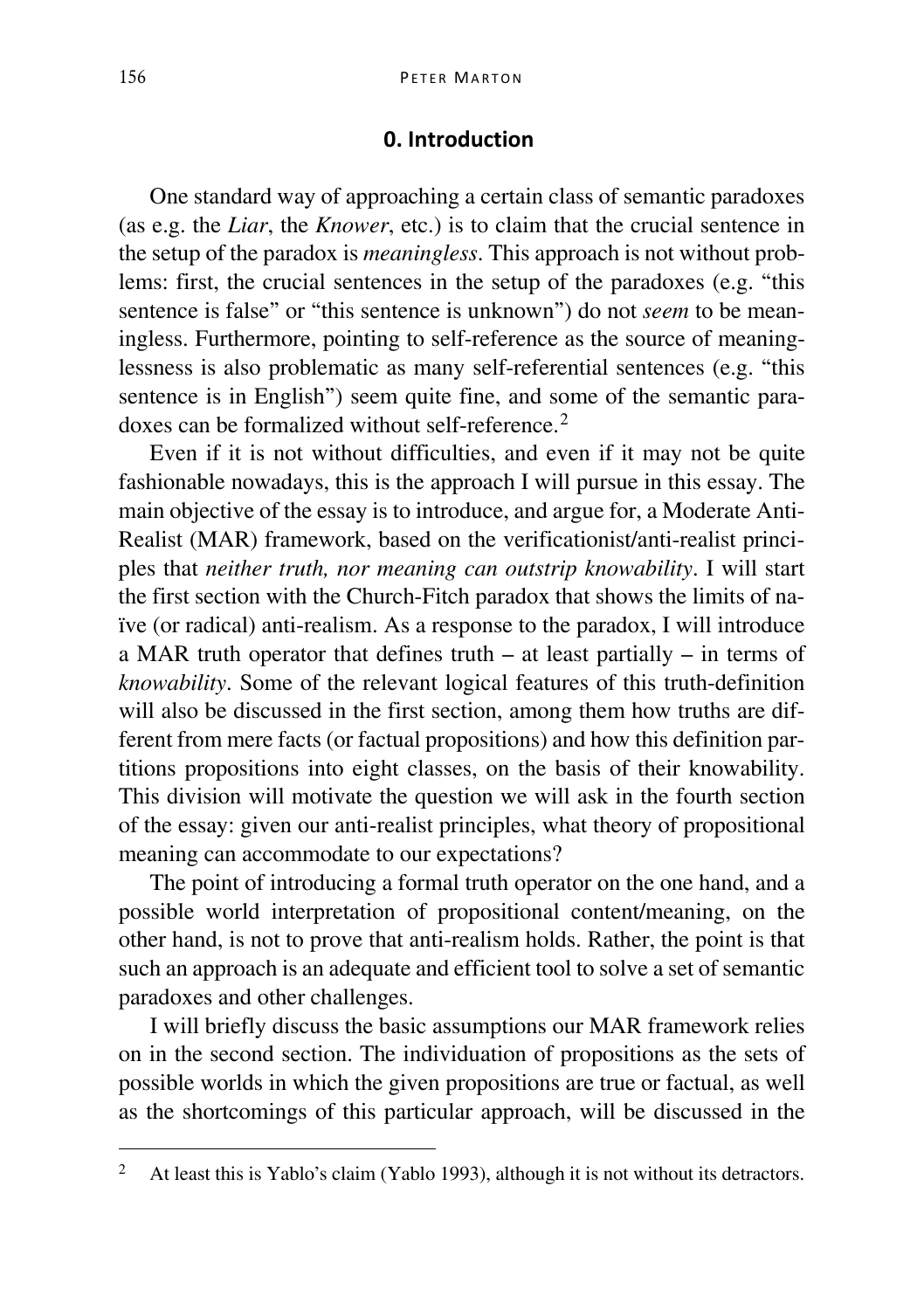third section. The fourth section will focus on the challenge of attributing meaning or meaninglessness to *fully unknowable* propositions, and the fifth section will offer a solution to this challenge. I will argue that the set of possible worlds that correspond to the meaning/content of propositions should contain only those worlds in which the proposition is not only factual but *known* as well.

I will apply this MAR framework to the *Liar Paradox* and the *Strengthened Liar* in the last section of the paper. I will demonstrate that our MAR framework can assign definite truth and factuality value to the Liar sentence, and that this truth/factuality assignment allows an explanation of the paradoxical nature of this sentence. I will suggest that the source of the paradox is that we try to attribute content/meaning to a sentence that is – given that it is unknowable – totally devoid of any meaning.

### **1. The knowability paradox and the MAR definition of truth**

The generally agreed upon central tenets of antirealism are that neither truth, nor meaning can outstrip knowability. Somewhat more formally:

(VTPinf) All truths are knowable, and

(VMPinf) All meaningful propositions are knowable.

We will focus on the first of these principles in this section and return to the second one in the fourth section of this essay. The simplest, most straightforward way of formalizing VTP<sub>inf</sub> is:

 $(VTP)$  ⊢  $\forall p(p \rightarrow \emptyset Kp)$ ,

where the operator, K, should be read as "it is known that...".<sup>[3](#page-2-0)</sup> The lesson of the Church-Fitch paradox (Fitch 1963), however, is that this straightforward formalization is inadequate. The paradox shows that, if – besides VTP – the factivity of knowledge and closure under conjunction-elimination in

<span id="page-2-0"></span>More formally,  $K_s$ ,  $p$  is the operator that "the epistemic agent, s, knows that p at time, t." Then we can get the above K by generalizing over subjects (epistemic agents) and times:  $Kp \leftrightarrow \exists s \exists t K_{s,t}p$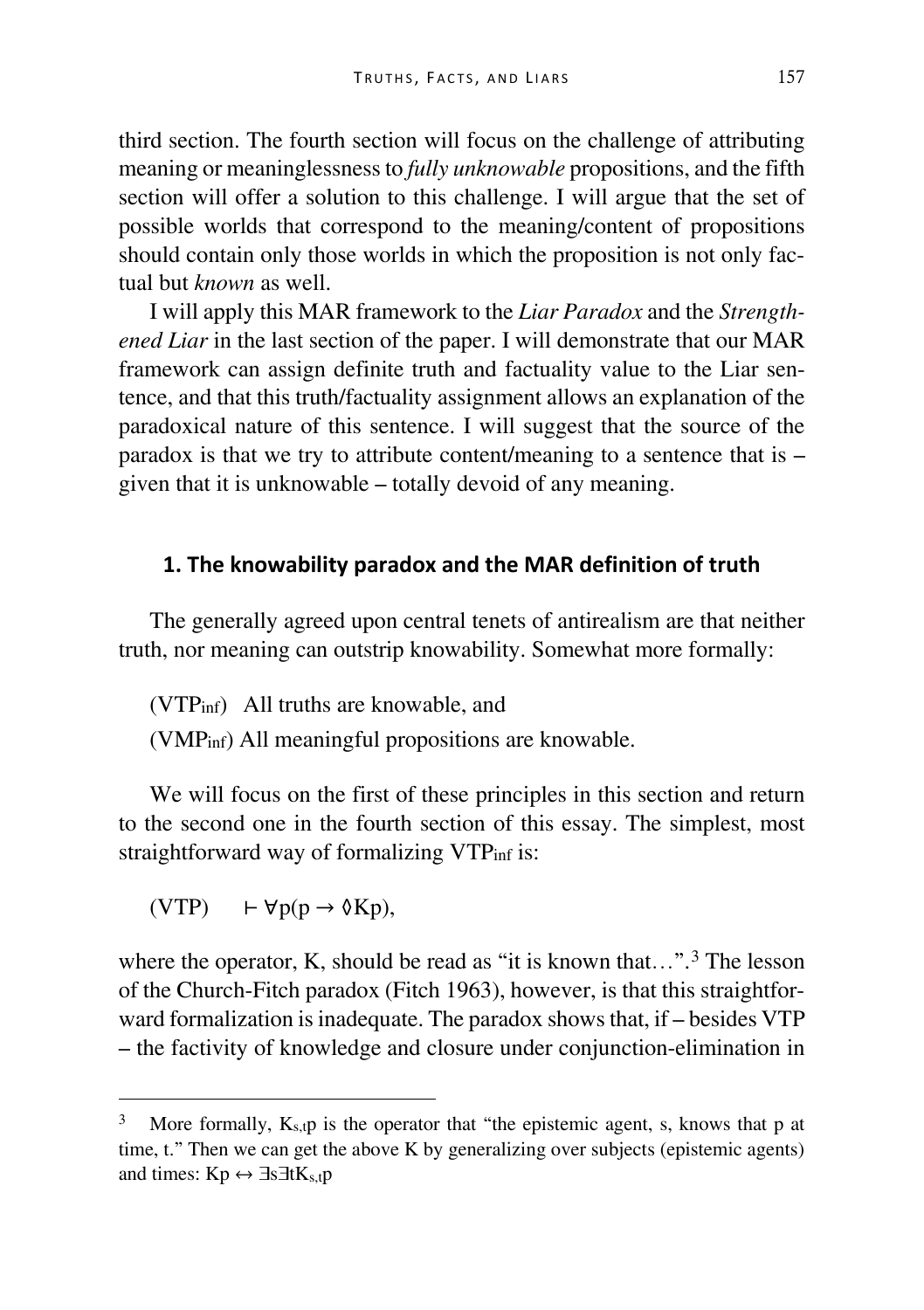K are also granted, $4$  then true propositions are not only knowable, but known as well:

$$
(CFP) \qquad \vdash \forall p(p \leftrightarrow Kp),
$$

At the heart of the paradox is the following type of propositions:

 $(NC)$  p &  $\neg$ Kp,

i.e. p is an unknown fact. While most of us would agree without hesitation that there are unknown facts, it is *impossible* to single out any of them and hence it is *unknowable* that a fact is unknown.

Another problem with VTP is that it provides only a *necessary*, but not a *sufficient* condition for truth, as the converse of VTP,

 $(VTP_{conv}) \vdash \lozenge Kp \rightarrow p$ ,

does not hold, given that knowability ( $\delta$ Kp) is arguably not a factive.<sup>[5](#page-3-1)</sup> Without a sufficient condition, however, there is a theoretical gap between knowability and truth – the epistemic-metaphysical element that would differentiate between these two concepts is missing.

One way to prevent the paradox, as I argued elsewhere (Marton 2006), is to revise the knowability principles (VTP and VTPconv) in the following way:

<span id="page-3-0"></span><sup>4</sup> Formally: ⊢ $\forall p(Kp \rightarrow p)$  for factivity, and ⊢ $\forall p(K(p\&q) \rightarrow (Kp\&Kq))$  for conjunction-elimination. Then, here is how the paradox goes: assume, for any arbitrary p, that it is an unknown fact, i.e. p & ¬Kp. If so, then it is knowable (by VTP), and so  $\delta K(p \&$  $\neg$ Kp). Then, in some possible world, K(p& $\neg$ Kp). Given that knowledge is closed under conjunction-introduction,  $Kp \& K\neg Kp$  also holds. So, given that K is a factive, a contradiction can be derived, and so we can discharge the assumption. Thus, it is  $\neg$ (p &  $\neg$ Kp), for any p, i.e. ⊢ $\forall p(p \rightarrow Kp)$  holds. Given that K is factive, we can swiftly derive that  $\vdash \forall p(p \leftrightarrow Kp)$ .

<span id="page-3-1"></span>While the factivity of VTP<sub>conv</sub> was accepted and argued for in the recent past, this principle now seems to be abandoned. See, e.g., Tennant's retraction, for the record (Tennant 2009, 225). Furthermore, even if one does accept the converse knowability principle,  $\vdash \Diamond Kp \rightarrow p$ , it leads to further paradoxes, as e.g. the modal collapse ( $\vdash$  $p \leftrightarrow \Diamond Kp$ , if S4 is also granted (Williamson 1992).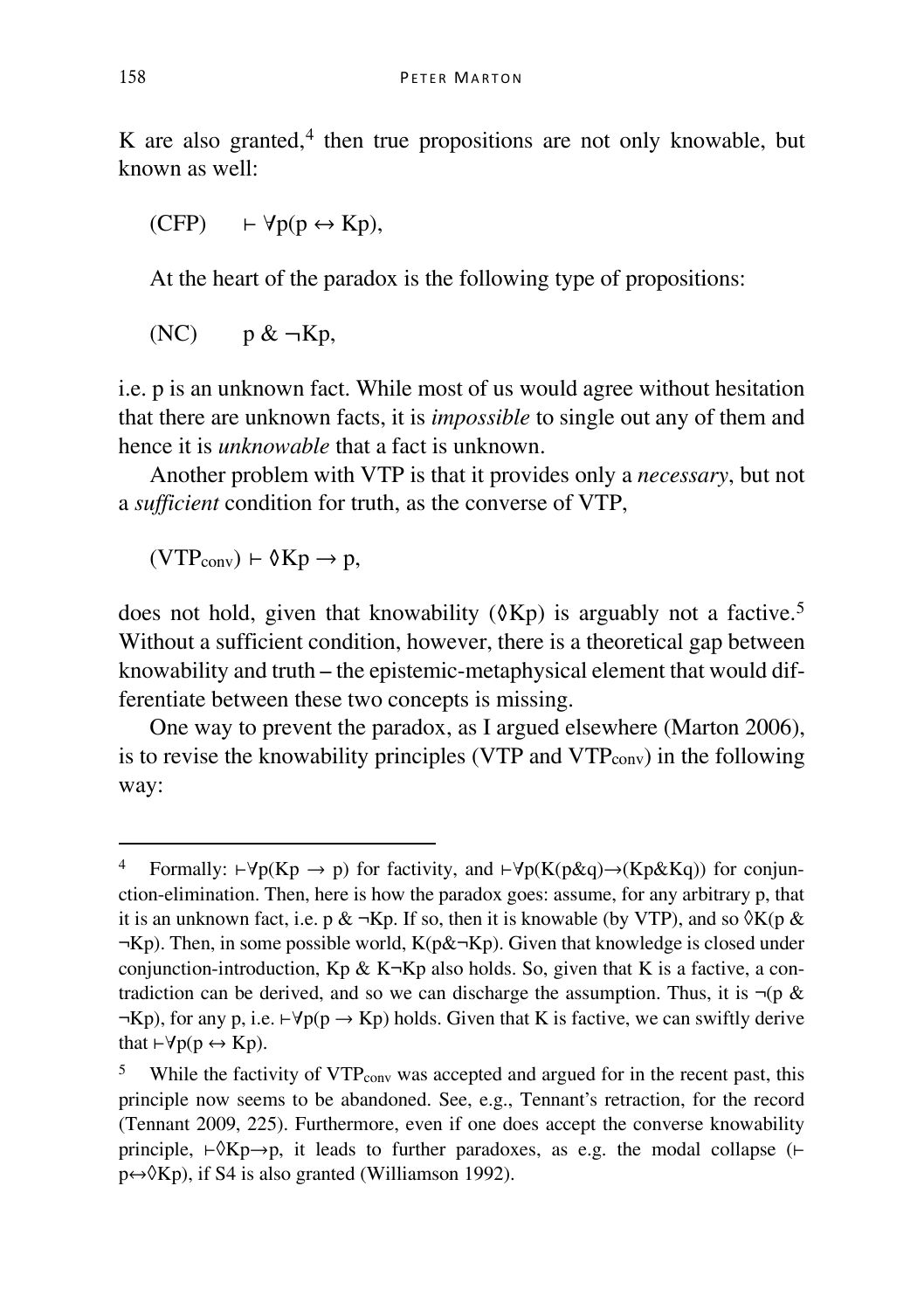$(MART)$  ⊢ Tp  $\leftrightarrow$  (p& $\&$ Kp),

where T is a *moderate anti-realist truth operator*. This definition introduces a distinction between truths and facts: while an unknown fact is indeed a fact, it is not a truth, as it is outside of our epistemic reach.

Truth, according to this definition, is essentially two-pronged: the second, epistemic part, ◊Kp, expresses its anti-realist ideals: truths are more than just facts out there; truths are essentially for us, epistemic agents. The first part, however, acknowledges that truths are not entirely within our realms – at the end, they are determined by how the world is. This, of course, is what "moderates" the anti-realist character of truth. Alternatively, truth is neither purely metaphysical/ontological, nor it is purely epistemic; these two aspects cannot be reduced to either one of them.

Introducing the MAR truth operator obviously preempts the Church-Fitch paradox as NC type sentences, i.e. sentences in the form:  $p \& \neg Kp$ , are not knowable, and so they are not true either. Our MAR interpretation of VTPinf recognizes that this principle is about *truths*, and not facts in general.

In light of these insights, I will refer to propositions that hold in a given world as being *factual*, preserving the term "true" for propositions in the extension of our newly introduced operator, T. Obviously, all true propositions are factual, however not all factual propositions are true: $6 \text{ consider}$  $6 \text{ consider}$ an *unknown contingent* statement, p; then, exactly one of the following two conjunctions must be factual as well: (i)  $p\&\neg Kp$  or (ii)  $\neg p\&\neg K\neg p$ . But neither of them is knowable as they are NC-type propositions. Thus, some factuals are not true. The *logic of factuals* is the standard 2-valued classical logic where e.g.  $p \vee \neg p$  is a theorem.

The *logic of truths*, however, is different. First, we can introduce the concept of falsity, mirroring the definition of truth, as follows:

 $(Def-F) \vdash Fp \leftrightarrow (\neg p \& \Diamond K\neg p).$ 

We can also notice that

<span id="page-4-0"></span> <sup>6</sup> In other words, MART restricts *capture* while accepts *release* without any further ado.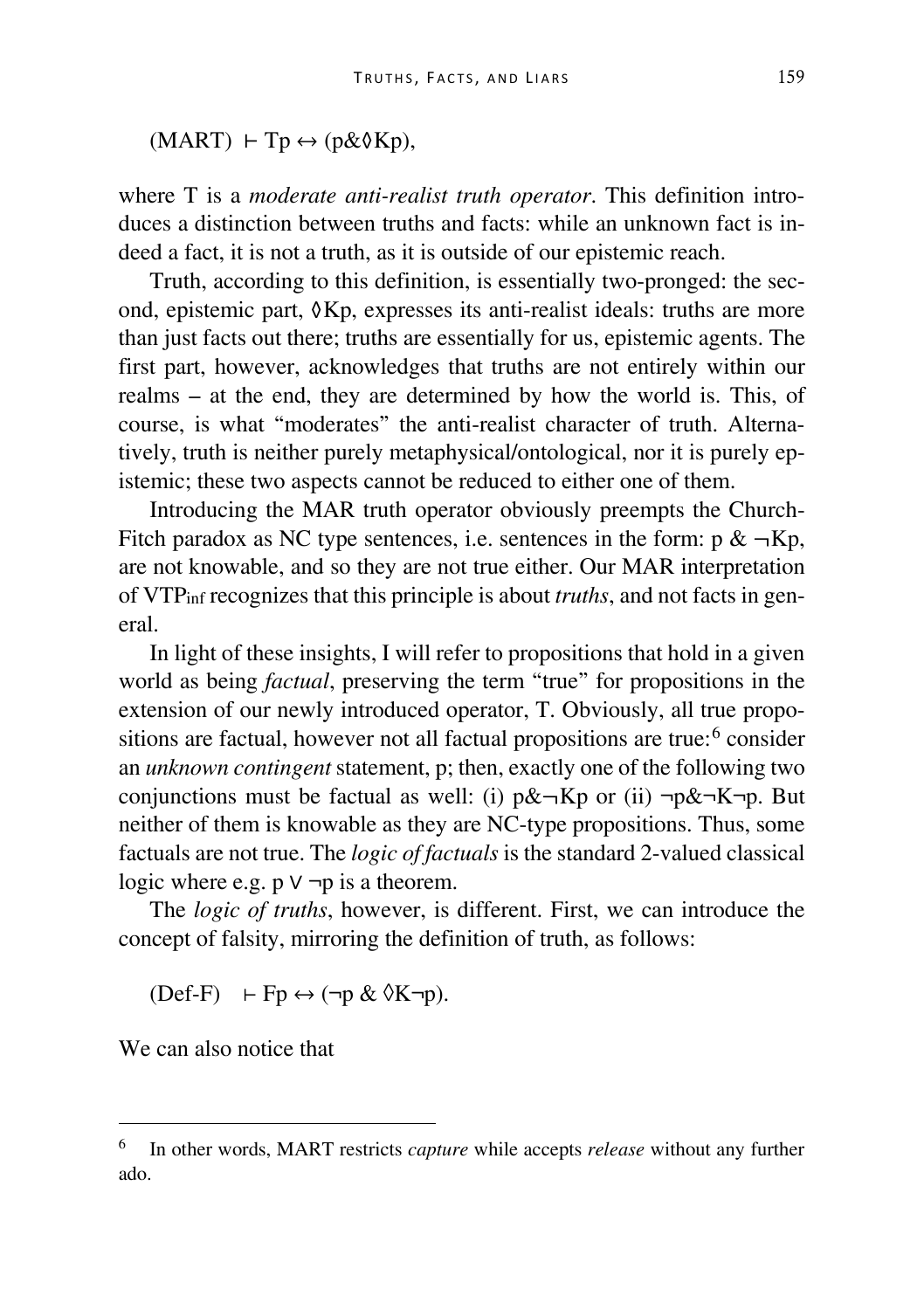$\vdash$  Fn  $\leftrightarrow$  T $\neg$ n.

as it can be expected. Given that certain propositions are neither true nor false, this system is a 3-valued logic embedded in the more general, bivalent system of factuals.

We can even go one step further: the concepts of truth and falsity were constructed from 3 logically independent elements: a proposition, p; its knowability,  $\delta$ Kp; and the knowability of its negation,  $\delta$ K $\neg$ p. From these three ingredients we can manufacture eight different *classes* of propositions:[7](#page-5-0)

- (i) two classes for true propositions, i.e. propositions that are factual and their factuality is knowable:
	- propositions that satisfy p &  $\Diamond$ Kp &  $\Diamond$ K $\neg$ p, or
	- propositions that satisfy p &  $\Diamond$ Kp &  $\neg \Diamond$ K $\neg$ p.
- (ii) two for false propositions, i.e. propositions that are non-factual and their non-factuality is knowable:
	- propositions that satisfy  $\neg p \& \Diamond Kp \& \Diamond K\neg p$ , or
	- propositions that satisfy  $\neg p \& \neg \Diamond Kp \& \Diamond K\neg p$ .
- (iii) the remaining four for the 3rd value propositions, i.e. propositions whose (non-) factuality is unknowable:
	- propositions that satisfy p &  $\neg$  $\Diamond$ Kp &  $\Diamond$ K $\neg$ p, or
	- propositions that satisfy  $p \& \neg \Diamond Kp \& \neg \Diamond K\neg p$ , or
	- propositions that satisfy  $\neg p \& \Diamond Kp \& \neg \Diamond K\neg p$ , or
	- propositions that satisfy  $\neg p \& \neg \Diamond \text{Kp} \& \neg \Diamond \text{Kp} \& \neg \Diamond$

<span id="page-5-0"></span><sup>&</sup>lt;sup>7</sup> Belnap (1977, 47) considers a structurally similar eightfold division of propositions that also combines epistemic and ontological aspects in a similar way.

<span id="page-5-1"></span><sup>8</sup> There is another way to group these eight basic types:

<sup>(</sup>i) two of them are not only contingent, but *epistemically contingent*, i.e. both p and  $\neg p$  are knowable (propositions that satisfy p &  $\Diamond$  Kp &  $\Diamond$ K $\neg p$  and  $\neg p$  &  $(Xp \& QK\neg p)$ .

<sup>(</sup>ii) Two of them are *epistemically undisputable* i.e. they are true (or false) but their negation cannot be known ((p &  $\&$   $\&$   $\&$   $\rightarrow$   $\&$   $\neg$  and  $\neg$   $\&$   $\neg$  $\&$   $\&$   $\&$   $\&$   $\&$   $\neg$  $\vee$ – necessary statements definitely do belong to this category, but arguably there are other propositions in this category as well.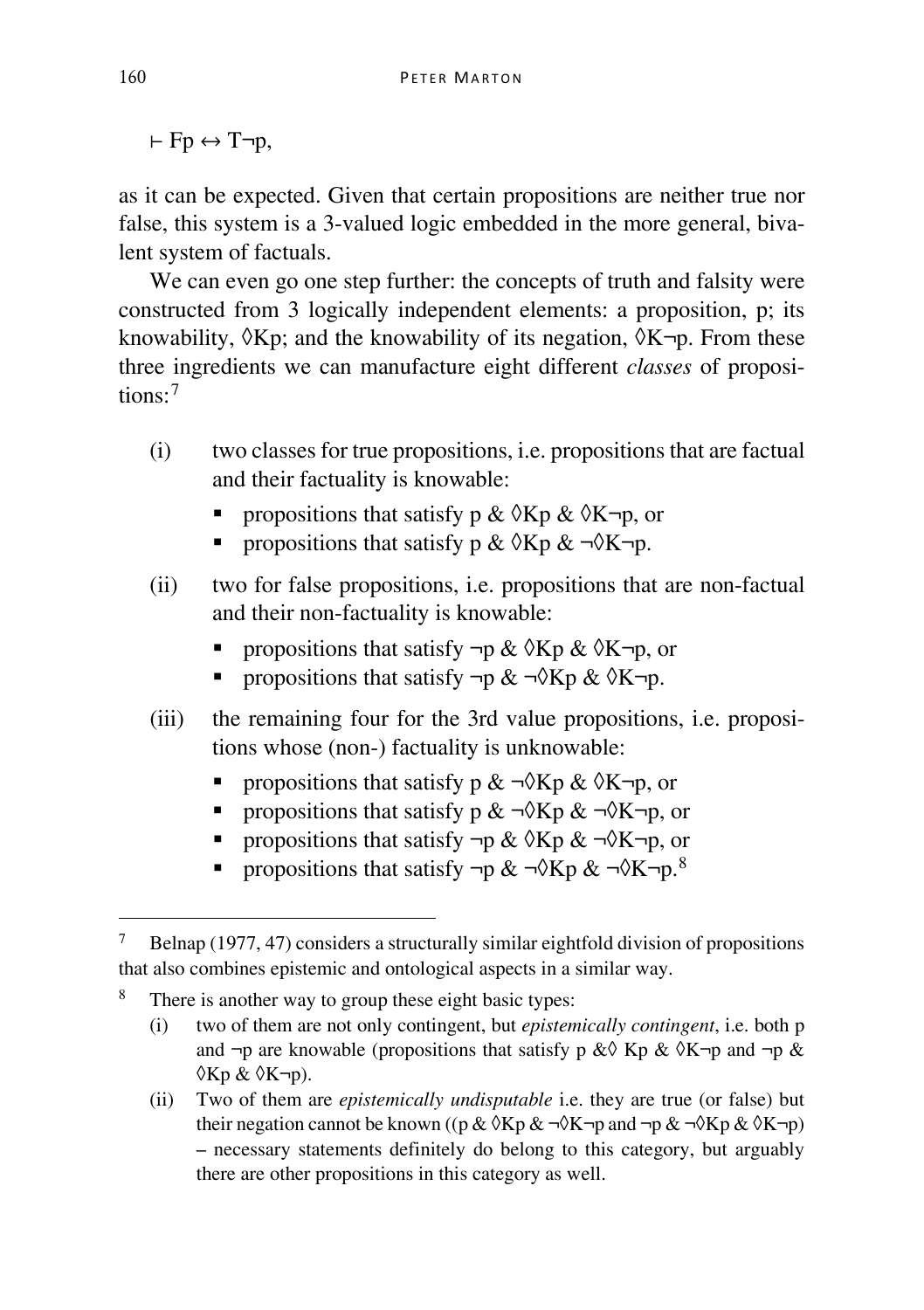We will soon ask: What kind of theory of propositional meaning can adequately render *meaninglessness* to *fully unknowable* propositions, i.e. to propositions that satisfy p &  $\neg$ \(Xp &  $\neg$ \(Xp or  $\neg$ p &  $\neg$ \(Xp &  $\neg$ \(X $\neg$ p?

## **2. Basic Assumptions**

We have to pause at this point in our investigation to address the basic underlying assumptions of our approach. First, we assume that only standard possible worlds (i.e. worlds without contradictions or value gaps) are in the set of all possible worlds. We will follow Kripke's approach (Kripke 1980), according to which possible worlds are not discovered, but rather stipulated.

Second, I will take S5 to be the relevant modal system (containing exactly one equivalence class). This choice gives us the comfort of equating possibility with being true/factual in at least one possible world without further specifying the accessibility relation.

Third, the relevant modality to be considered here is *logical* possibility and necessity. This choice of modality is forced upon us by our inquiries into the concept of meaning in the next sections of the essay; to properly represent the content of propositions, all possible worlds (not only those within some narrower concepts of modality such as nomological or metaphysical) must be considered. Arguably, however, the scope of modality is effectively narrowed by our use of the knowledge operator, K, as this operator is limited to (our kind of) epistemic agents.

Fourth, our MAR definition of truth requires a robust concept of knowledge. Unless this theoretical concept of knowledge strongly overlaps with our pre-theoretical, practical concept of knowledge, the truth definition has little use. This concept of knowledge should cover empirical, as well as theoretical knowledge, etc. I also take it for granted that an agent's knowing a proposition, p, implies its factuality (and so, its truth), and that

I

<sup>(</sup>iii) Two of these types are *epistemically disputable* or *falsifiable* ( $p \& \neg \sqrt[3]{Kp} \&$  $\delta K$ ¬p and ¬p &  $\delta K p \& \neg \delta K \neg p$ ; while their factuality cannot be known, if they were non-factual, then their non-factuality could be known (p  $\& \neg \Diamond Kp$  $& \Diamond K \neg p$  and  $\neg p& \Diamond Kp & \neg \Diamond K \neg p$ .

<sup>(</sup>iv) Finally, two of these classes are *fully unknowable* (p & ¬◊Kp & ¬◊K¬p and  $\neg p \& \neg \Diamond$ K $p \& \neg \Diamond$ K $\neg p$ ).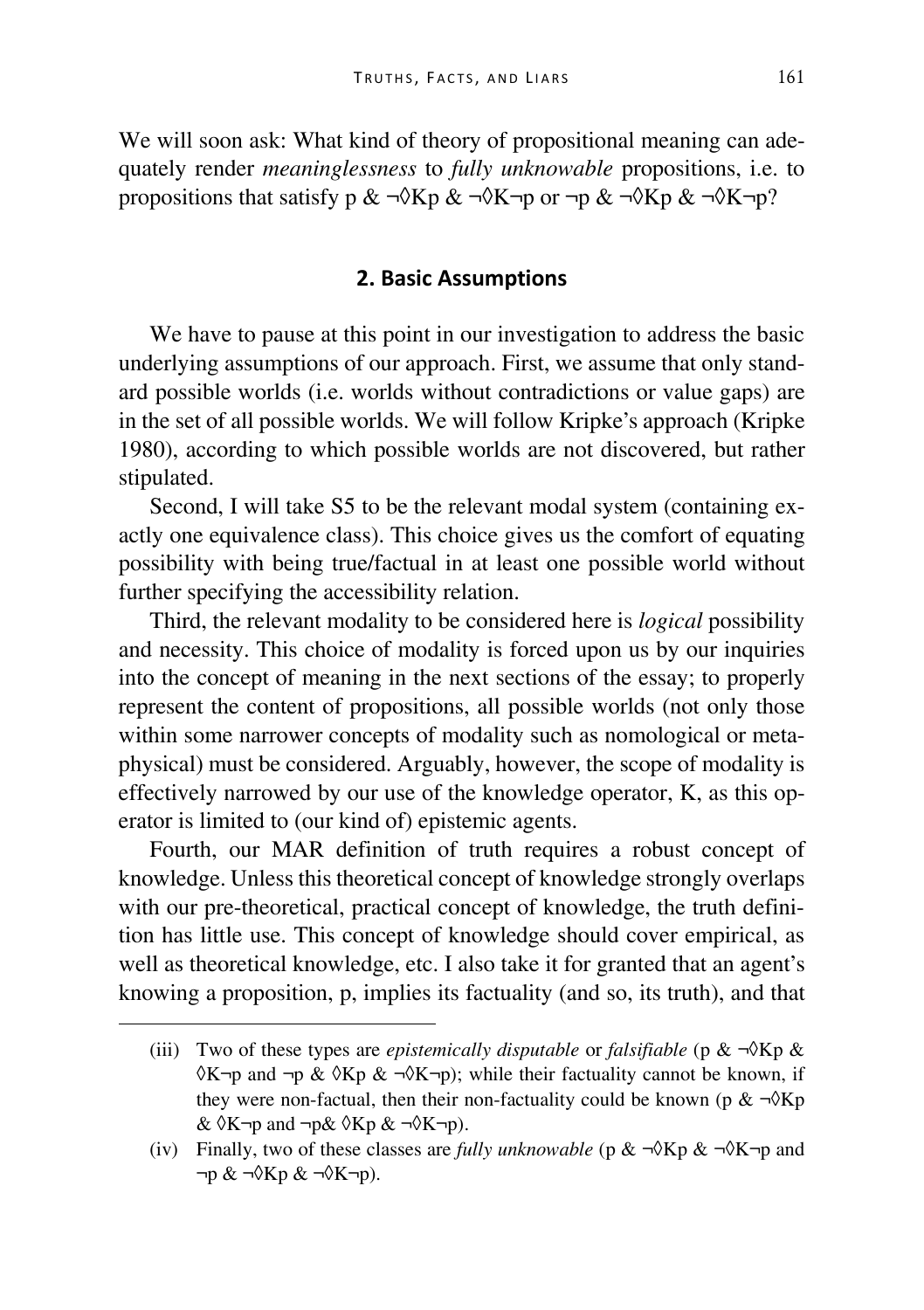p is believed by the agent. A third condition involving some kind of justification, reason, or evidence is also assumed. It may be objected that this assumption is overly optimistic as we have no generally accepted, adequate *theory* of knowledge. But this criticism conflates two different issues: namely, the lack of a theory for a concept with the viability of the concept itself.

Fifth, this essay will avoid treating the concept of knowledge as an essentially modal concept, and accordingly, the knowledge operator, K, as a modal operator. In other words, this essay will not utilize the nowadays popular, formal 2-dimensional approaches, where knowing p in a given world is essentially a function of whether or not p is true in the epistemologically accessible worlds. These formal models, no doubt, have their relevance in certain epistemological investigations. But those models also come with their own limitations and problems (e.g. that any necessary proposition is known, according to the modal interpretation of the knowledge operator). It is also rather doubtful whether these models are consistent with the basic ideals of anti-realism.

Finally, knowledge claims (i.e. that s knows that p at t,  $K_{s,t}$  p, and the more generalized form, it is known that p, Kp) are epistemic facts, and as such they are parts, or constituents of possible worlds, and can be expressed by propositions. In other words, epistemic facts are facts, and the corresponding propositions can be individuated the same way as any other propositions, i.e. by the corresponding set of possible worlds.

## **3. On the meaning/content of propositions**

It is generally accepted in certain philosophical circles that propositions can be individuated and differentiated by the sets of possible worlds in which the corresponding propositions are *factual*. If two propositions, p<sub>1</sub> and p2, have different truth (or rather, factuality) values in at least one possible world, then the two propositions are indeed different. However, if there is no such world, then p1 and p2 are just two instances of the *same* proposition.

By identifying propositions with sets of worlds, the *meaning* of these propositions is intended to be captured. Indeed, one way to understand propositions – which amounts to capturing their meanings – is to ask: in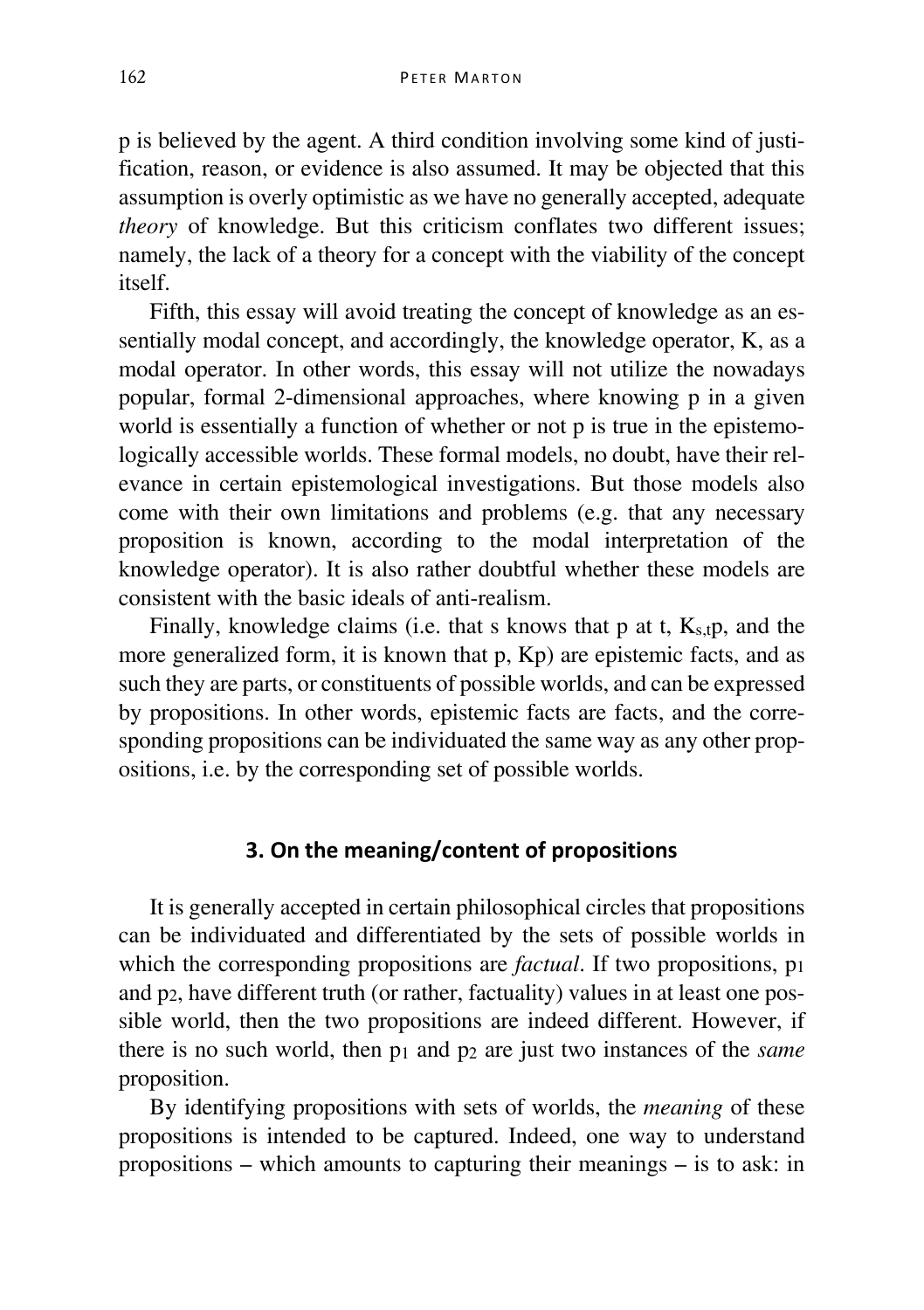what circumstances is this proposition true/factual<sup>[9](#page-8-0)</sup> and in what circumstances is it false/non-factual?

This way of identifying the meaning of propositions is not without difficulties. First, there is the threat of circularity: we define the meaning of a particular proposition by referencing some relevant situations which, one can presume, are identified by some other propositions. But those situationdescribing propositions (or, truth and falsity conditions) must be individu-ated and interpreted in some way<sup>[10](#page-8-1)</sup> and that seems impossible to do without referencing – sooner or later – the particular propositions we have started with. However, even if defining meaning this way is circular, it does not necessarily mean that it is *viciously* so.<sup>[11](#page-8-2)</sup>

Second, differentiating propositions by sets of possible worlds results in the fact that there is exactly one necessary proposition. Still, even if a formal individuation leads to the outcome that there should be only one necessary proposition, there should be some differentiation among its instances, according to their differing meanings. To wit, the proposition that "if you don't stand for anything, then you don't stand for anything" means something entirely different than the proposition that "two plus two equals four." This problem, the problem of hyperintensionality<sup>[12](#page-8-3)</sup> is outside of the scope of this essay – but it definitely motivates the position about the meaning of propositions I will argue for.

Finally, as I have indicated earlier, the meaning/content of fully unknowable proposition is also problematic. What is the relevance of differentiating two propositions if both are unknowable to us? Alternatively, our

<span id="page-8-0"></span>Given that our preferred modal system is S5, the difference between being true and being factual plays any role only if the proposition is *fully unknowable*. If a proposition is known in at least one possible world, then the proposition is true in all those possible worlds in which it is factual. As the issue of fully unknowable propositions will be considered soon in some length, the distinction will be downplayed here.

<span id="page-8-1"></span>This is the result of our dependence on Kripke's take on the ontological status of possible worlds – or at least of the way I interpret his claim.

<span id="page-8-2"></span><sup>&</sup>lt;sup>11</sup> To substantiate this point, a Quinean argument for the primacy of theory over the individual sentences may be handy here. And surely, advocates of coherence theories of truth and/or of knowledge (e.g. Davidson 1986), can also help here. However, this issue has little significance for our project and so it will not be pursued on these pages.

<span id="page-8-3"></span><sup>&</sup>lt;sup>12</sup> On this problem, see e.g. Jago  $(2014)$ .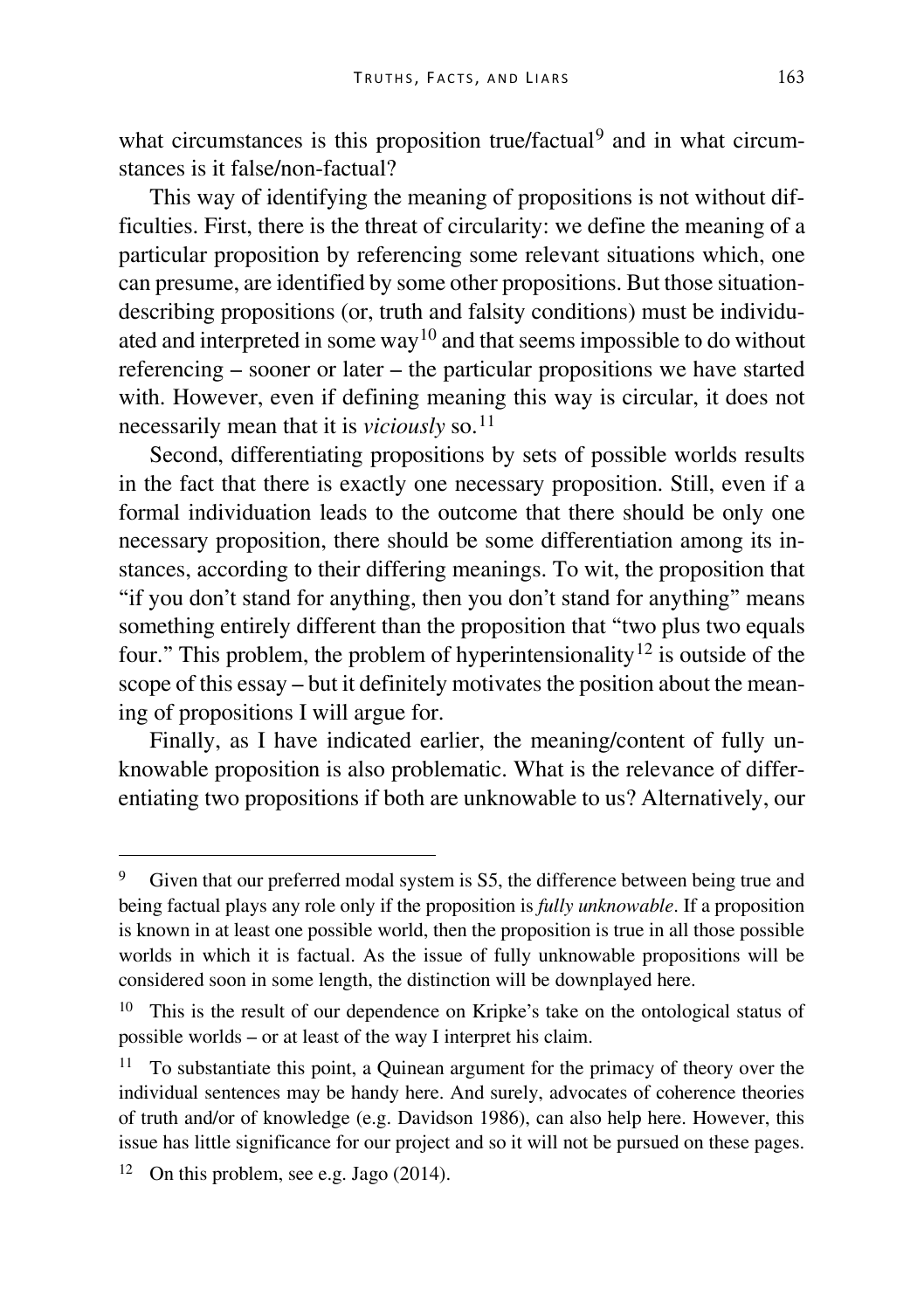MAR approach is built – at least partially – on the idea that meaning should not outstrip knowability. In light of this consideration, we may ask: what kind of theory of meaning can accommodate to this anti-realist expectation?

## **4. On the meaning of unknowable propositions**

Let us consider a fully unknowable, contingent proposition, p. This proposition, like any other, can be individuated by the set of possible worlds in which p is factual. But what content/meaning does p have? As mentioned earlier, identifying meaning with the set of possible worlds appeals to our intuition that the meaning of propositions can be grasped by the situations in which they are true, and the situations in which they are false. Ideally, we could assemble a list of propositions,  $p_1, \ldots, p_n$  such that  $(p_1 \& p_2 \& \dots p_n) \leftrightarrow p$ . This list of propositions, p's truth conditions, would then explicate the meaning of p. Given that this biconditional, (p<sub>1</sub> & p<sub>2</sub> & ...  $p_n$ )  $\leftrightarrow$  p, fixes the *meaning* of p, it should hold not only in the actual world, but in every possible world as well.

One may find it more natural to identify a given proposition not with the *conjunction*, but rather the *disjunction* of a set of propositions. As I see it, both options are viable, but they are motivated by very different considerations. The latter option envisions the identification of a proposition, p, with listing all the possible scenarios in which p is factual. Accordingly, each disjunct is a detailed description of a possible world (or perhaps a narrowly defined situation, i.e. a "small" set of possible worlds). The former option, more fitting for an anti-realist approach, looks for defining criteria, such that each criterion is necessary, and they are jointly sufficient as well. Actually, we have already utilized this approach earlier, when we defined or identified the concept, or rather the *meaning*, of truth with two individually necessary and jointly sufficient conditions: factuality and knowability. Similarly, the traditional justified true belief approach to knowledge that we listed among our assumptions in the previous section also follows this pattern.[13](#page-9-0)

<span id="page-9-0"></span> <sup>13</sup> Propositions can, and perhaps should, be identified by sets of propositions. There are two different strategies to identify sets: either by listing their elements, or by giving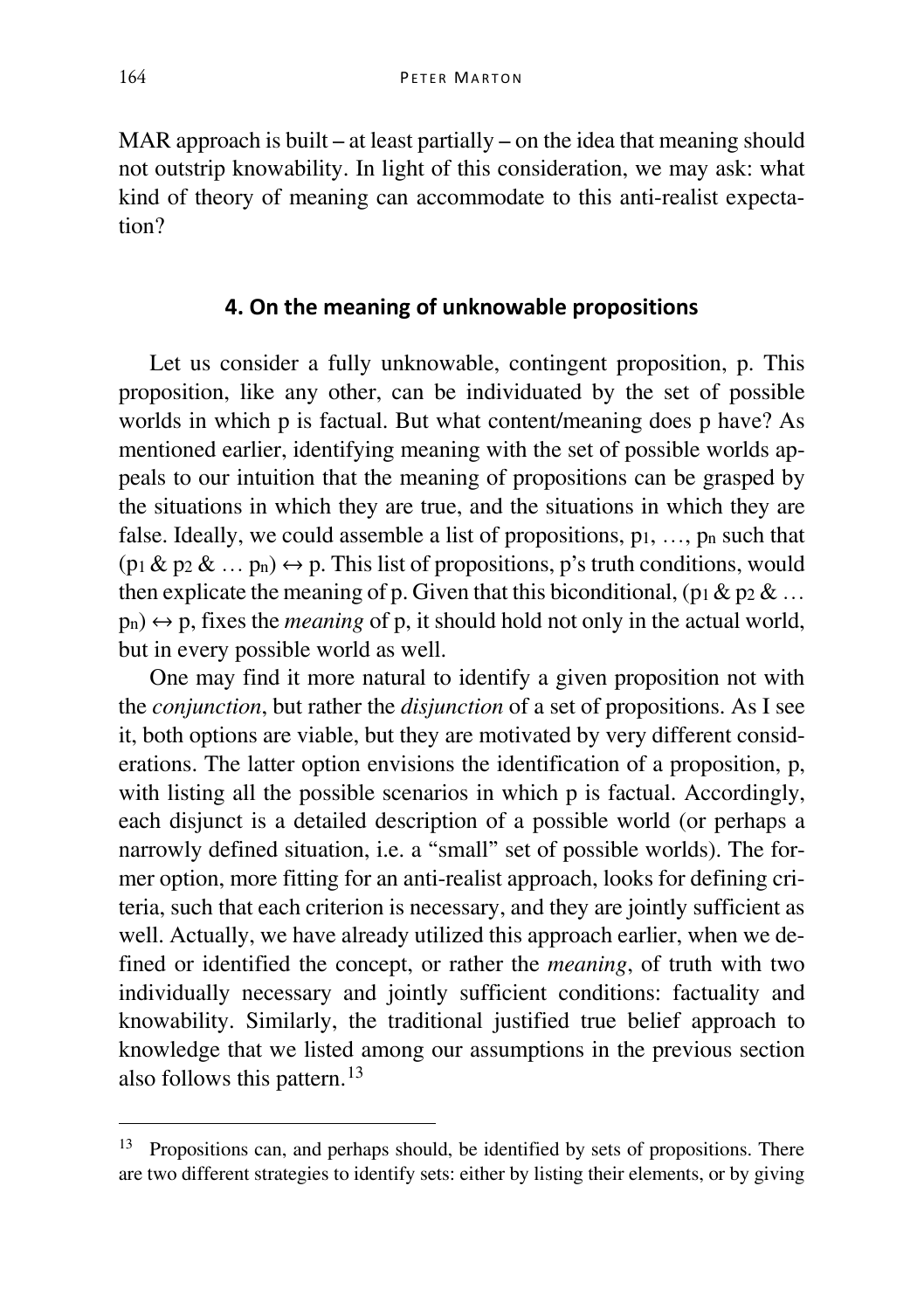In practice, we would probably settle for less: we would describe a scenario (i.e. a collection of worlds) in which p is true and another scenario (i.e. another collection of worlds) in which p is false. These scenarios can be described by sets of propositions,  $q_1, q_2, \ldots, q_l$  and  $r_1, r_2, \ldots, r_m$  and then we would claim that (q<sub>1</sub> & q<sub>2</sub> & … & q<sub>1</sub>)  $\rightarrow$  p and (r<sub>1</sub> & r<sub>2</sub> & … & r<sub>m</sub>)  $\rightarrow$  $\neg p$ . These two sets represent the truth and falsity conditions of  $p$  – hereafter the T&F conditions. Intuitively, the problem is that if p and  $\neg p$  are unknowable, then so are the T&F conditions that meant to explicate them. But how can we grasp the meaning of a proposition if it is couched in descriptions that are themselves unknowable? Of course, the meaning of the propositions constituting the lists can be further explained by further sets of lists, but the same must hold true: some of those propositions on those lists must also be unknowable, and so on.[14](#page-10-0)

To support our intuition, I will briefly argue first that if the T&F conditions are known, then p cannot be unknowable. Then we will consider in what ways these conditions themselves can be unknowable. The two conditionals, presenting a conceptual analysis for the meaning of p, are *analytic* as they explicate meanings and they are obviously *known* in our world. There are two ways these conditionals can fail to transfer knowledge from T&F conditions to p:

- (i) in all the possible worlds where the world-describing  $T\&F$  conditions are actually known, the conditionals themselves are not known, or
- (ii) although the conditionals themselves are known, but epistemic closure does not hold. Neither of these options are reasonable, though.

I

rules. The former corresponds to the *disjunctive* approach, while the latter to our preferred approach of using *conjunctions*.

<span id="page-10-0"></span><sup>&</sup>lt;sup>14</sup> Let me acknowledge two possible, highly connected, objections – at least in a footnote – which will not be discussed here. First, one may object that there are no unknowable facts, i.e. all facts are within our epistemic reach. Second, that even if there are unknowable facts, there are no unknowable propositions to express them. As I do not think that these objections are reasonable, they will not be discussed here.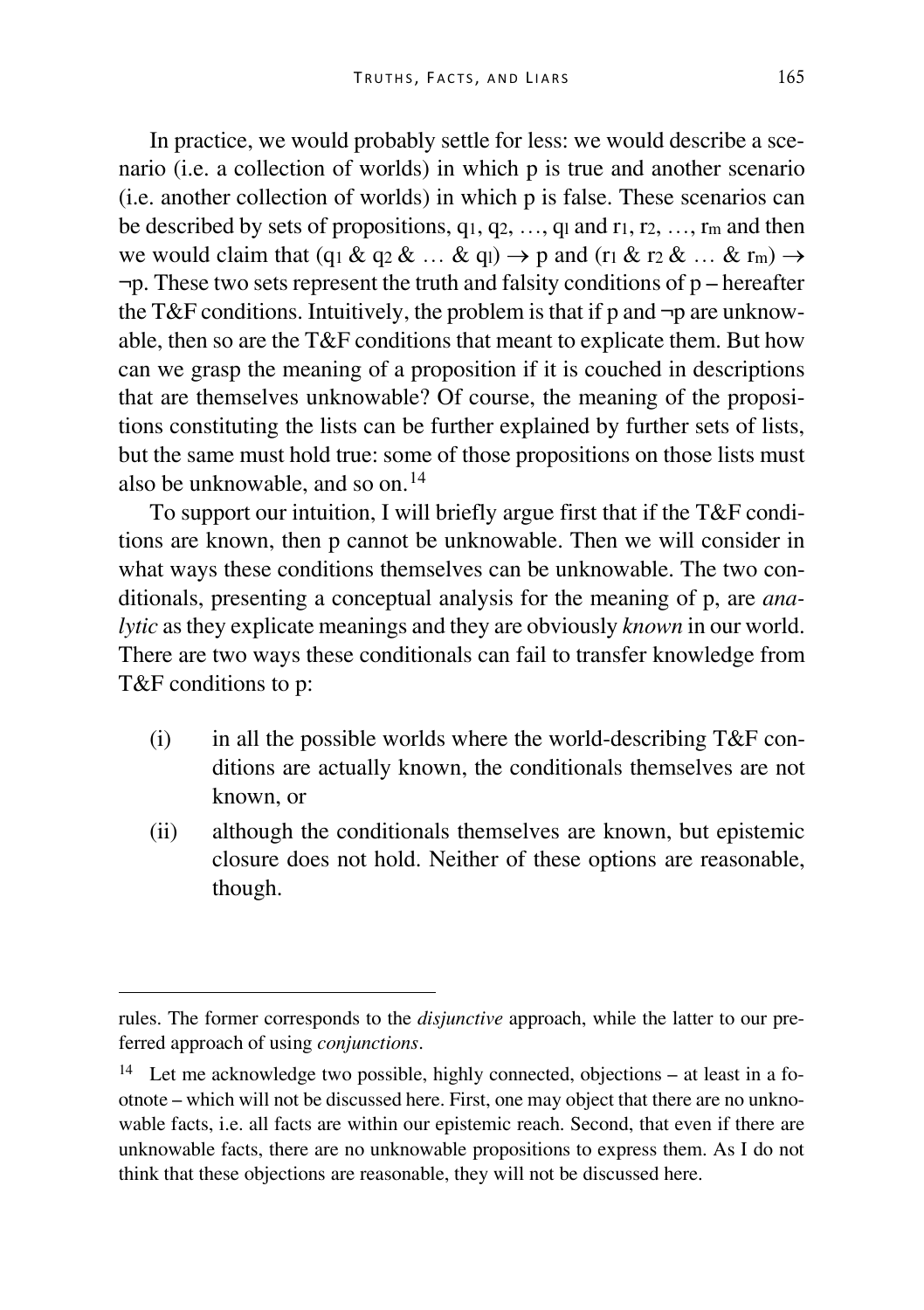Considering the former option, we may ask: is there any reason to assume that in all the possible worlds where the T&F conditions,  $(q_1, q_2, \ldots, q_n)$ q<sub>l</sub>) and ( $r_1, r_2, ..., r_m$ ), are fully known, the analytic conditionals, (q<sub>1</sub> & q<sub>2</sub>)  $\&$  ...  $\&$  q<sub>1</sub>)  $\rightarrow$  p and (r<sub>1</sub>  $\&$  r<sub>2</sub>  $\&$  ...  $\&$  r<sub>m</sub>)  $\rightarrow$  ¬p, known in our own actual world, would not, or rather could not, be known (at any time, by any epistemic agent)? Since these conditionals are true in any world, it is either the belief or the justification/evidence condition that can prevent putative knowers from knowing them. If so, then there must be some *inherent, structural* difference between our world in which these knowledge conditions are met and the worlds in which the T&F conditions are known to account for the difference in knowing the analytic conditionals. But, as far as I can see, there is no such inherent difference.

Turning our attention now to the latter option, these conditionals can fail to transmit knowability only if epistemic closure itself is challenged: these challenges operate with a familiar line of reasoning, summarized in a conditional, against a non-standard, unexpected circumstance (Dretske's zebra-looking mules, etc.). But our conceptual analysis does not fit into this pattern – it outlines the very circumstance in which the analyzed concept must be true. If both the T&F conditions are knowable and the analytic conditionals are known, then transmitting knowability is unavoidable.[15](#page-11-0)

Accordingly, if p is unknowable, then the set of T&F conditions must also be unknowable. There are 3 different ways these T&F conditions can be unknowable:

- $(i)$  The set of T&F conditions is inconsistent, and so the conditionals are vacuously true and p and ¬p may be propositions out of our epistemic reach.
- (ii) Even if the T&F set is consistent, some of the elements of the sets can be unknowable themselves, and that accounts for the unknowability of p.

<span id="page-11-0"></span><sup>&</sup>lt;sup>15</sup> This claim may come with a caveat. It may be objected that even if both K(q<sub>1</sub> & q<sub>2</sub> … & q<sub>l</sub>) and K((q<sub>1</sub> & q<sub>2</sub> … & q<sub>l</sub>) → p) hold, epistemic agents may never actually attain the knowledge of q. That's certainly *possible*, i.e. there will be possible worlds in which p will not be actually known. But if closure holds, then attaining the knowledge of p is also *possible*, i.e. there will be possible worlds in which p is known. And that is enough for our purposes.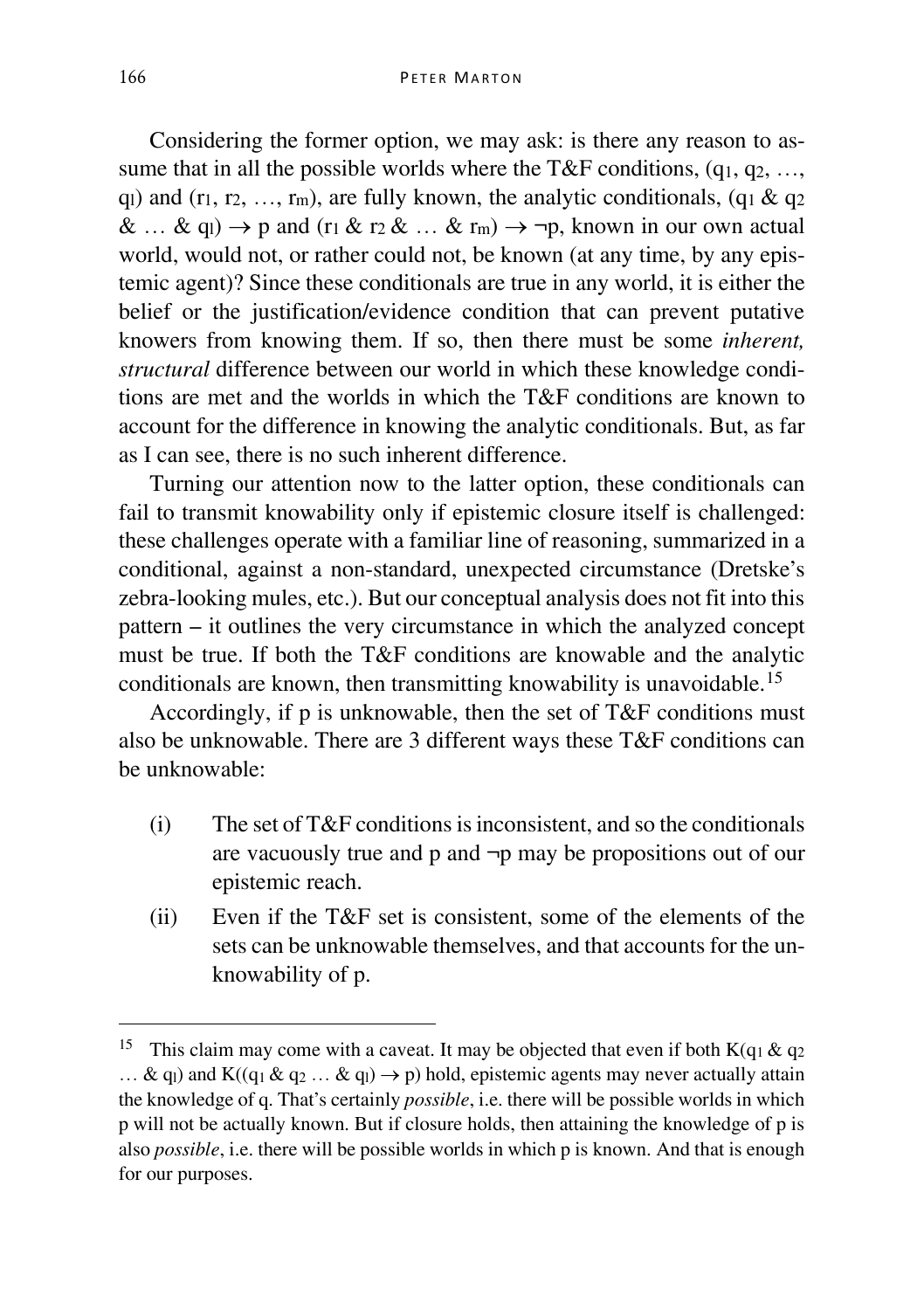(iii) Even if the set of T&F conditions is consistent, and all the propositions in this set are knowable *in themselves*, their conjunctions may still not be knowable, i.e. the situation they describe are not fully knowable. NC, the sentence at the heart of the Church-Fitch hypothesis is an example of such conjunctions where both sentences can be knowable separately, but the conjunction itself is arguably unknowable. Importantly, this option undermines the compositionality of meaning – even if two propositions, p and q, both have meanings, p&q may not be knowable and thus the con-junction is meaningless.<sup>[16](#page-12-0)</sup>

To sum it up, unknowable propositions cannot be explicated/illuminated/interpreted in terms of knowable propositions. They are meaningless, as they are beyond our epistemic reach. As these propositions may be individuated by a corresponding set of possible worlds, we can further conclude that meanings cannot be identified with the sets of possible worlds in which the proposition is factual, even in case of contingent propositions.

#### **5. A solution to the problem**

The insights of the previous section suggest that we should refine our intuition about the individuation and meaning of propositions by modifying our previous question in the following way: in what *knowable* circumstances would a proposition be *known* to be true, and in what *knowable* circumstances would a proposition be *known* to be false? Accordingly, we

<span id="page-12-0"></span><sup>&</sup>lt;sup>16</sup> Jago writes: "Take our example from above, 'it is both snowing and not snowing here right now'. This sentence is perfectly meaningful, for both of its conjuncts are meaningful, and a sentence 'A  $\land$  B' is meaningful whenever its conjuncts 'A' and 'B' are individually meaningful" (Jago 2014, 7). Jago's claim about the compositionality of meaning comes without any argument or support. However, just because one understands the meaning of the proposition "it's snowing here right now," claiming that the proposition that "it is both snowing and not snowing here right now" has any meaning is far from obvious. Personally, I cannot imagine what would anyone aimed to express by that proposition. Furthermore, it is unclear how the meaning of this proposition is different from "Boston is in Massachusetts, but Boston is not in Massachusetts."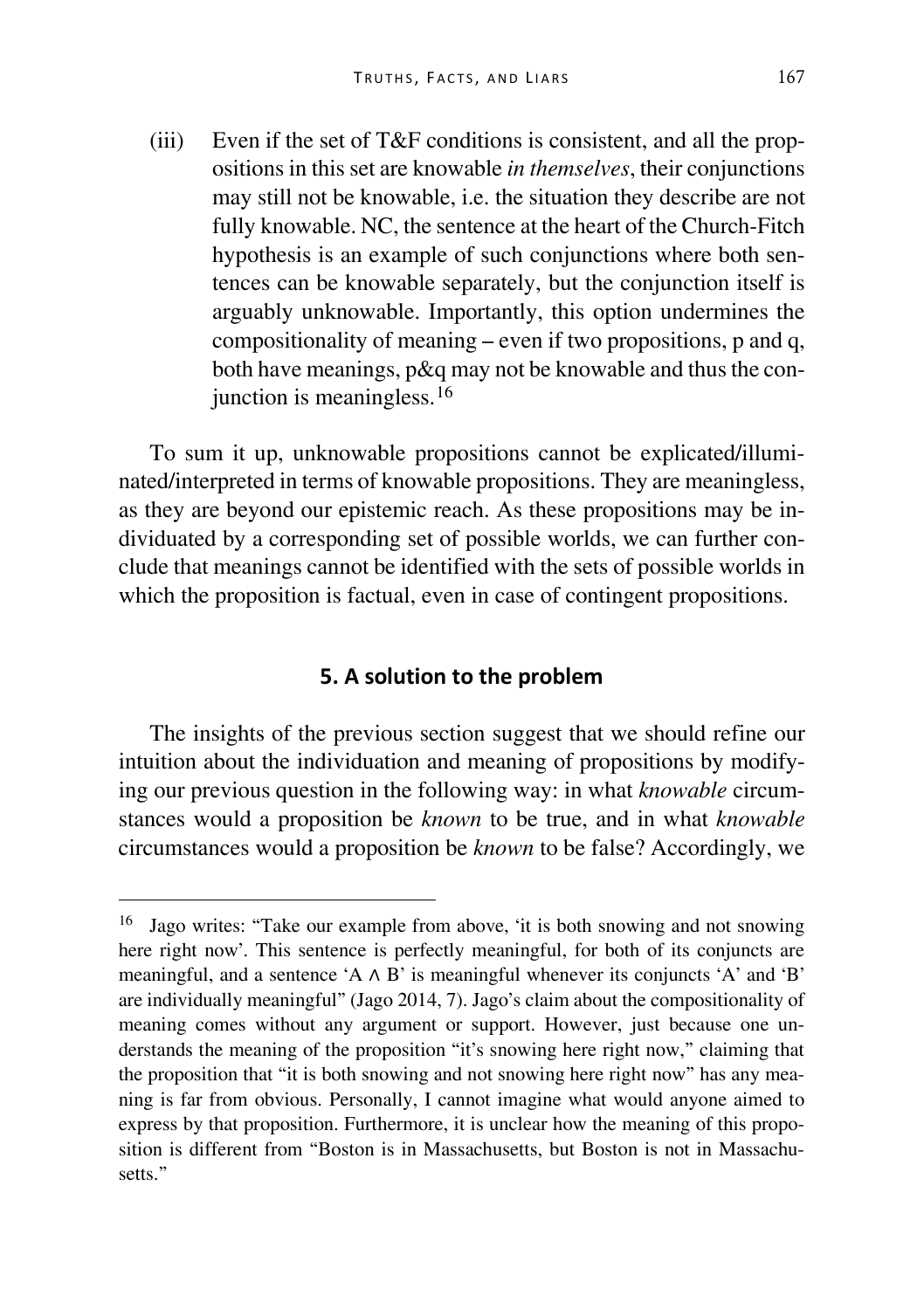identify the *meaning* of a proposition not with the set of worlds in which the proposition is factual, but rather with the set of worlds in which the proposition is *known*. Informally, this approach emphasizes the relevance of context – the meaning of a proposition, p, is captured by considering *what else should be known* to understand p.[17](#page-13-0)

In essence, our MAR approach suggests *two different identity relations* on the set of propositions. In one way, propositions can be individuated by the sets of worlds in which they are factual. In another way, the content/meaning of propositions can be identified with set of possible worlds in which the proposition is known. These two different identity relations correspond to our two different concepts of truth; the metaphysical concept (our concept of factuality) and the epistemically constrained MAR concept (our concept of truth).

To be more precise, it is not propositions, but rather pairs of propositions to which meaning is attributed. In the traditional account, individuating p with the corresponding set of worlds also individuates  $\neg p$ , as its corresponding set is the complement set. Accordingly, the meaning of the pair of propositions, p and  $\neg p$  (or rather, Tp and Fp) should be identified with the set of worlds in which p is known and with the set of worlds in which ¬p is known. Quite obviously, this approach solves our problem. If p and ¬p are both unknown in every possible world (i.e. p is a fully unknowable proposition), then the corresponding sets are empty and so no meaning is associated with  $p$  (and  $\neg p$ ). It also explains in what sense truth is more than mere factuality – being true is being meaningfully factual.

### **6. The Liar Paradox**

Let us turn our attention now to the Liar Paradox. Consider first the following sentence:

<span id="page-13-0"></span><sup>&</sup>lt;sup>17</sup> This point suggests how this approach can solve the problem of hyperintensionality. What defines the meaning of a necessary statement is the set of worlds in which that statement is known. Focusing on those worlds would reveal what should have to be known previously to be able to know that p. This approach is rather similar to the intuitionistic ideal of stages, or possible development, of knowledge (Beall 2003, 96- 97).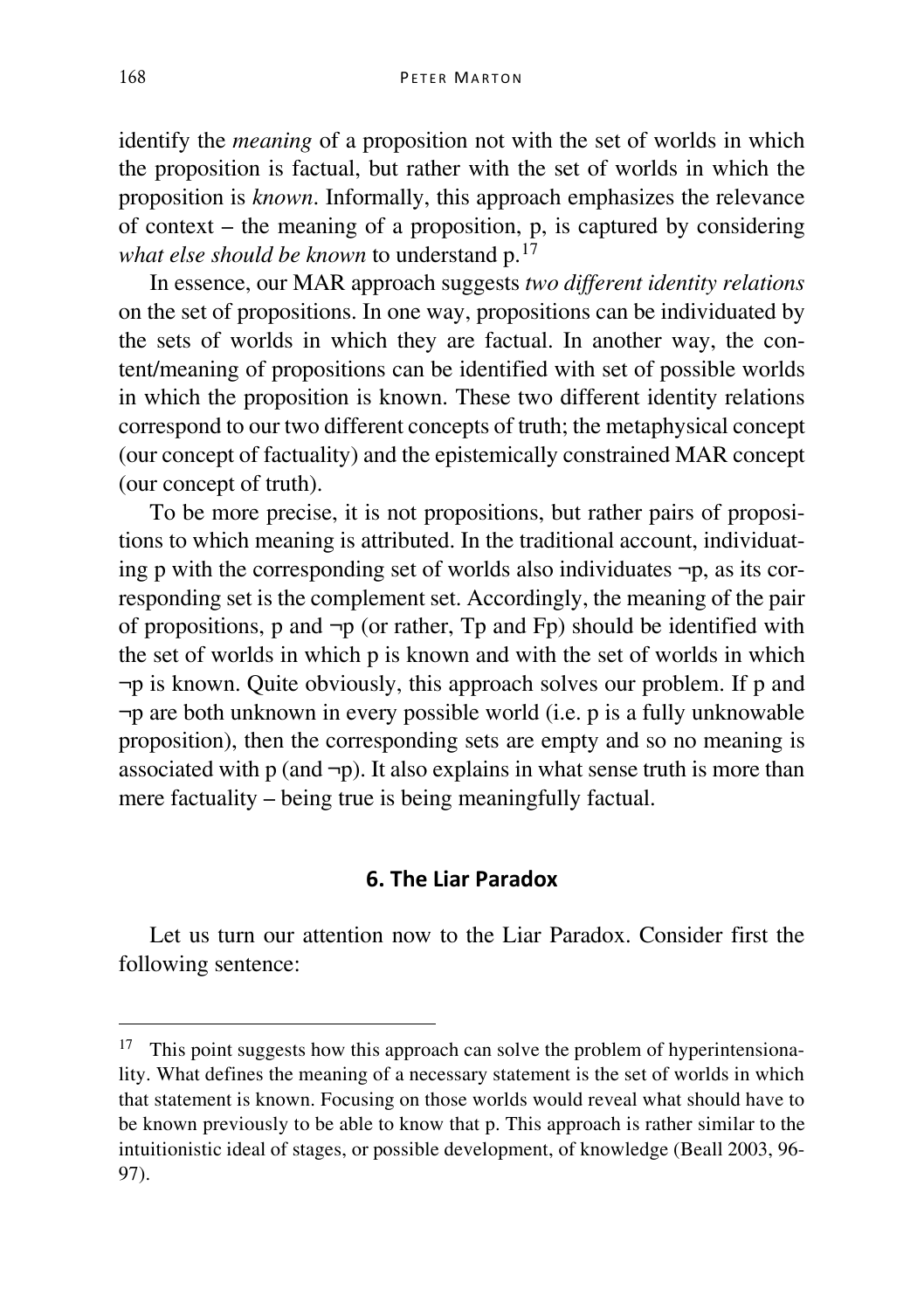(f) This sentence is false.

Traditionally, this sentence can be formalized as

 $(1)$   $f \leftrightarrow \neg f$ .

and then it is easy to realize that no truth value can be attributed to f. This point, on its own, invites us to consider some version of a 3-valued (or many-valued) logic. The trap can be easily avoided if a 3<sup>rd</sup> value is attributed to both f and ¬f. Still, some explanation is required about the meaning of the 3rd truth value, i.e. what it means for a proposition to be neither true nor false.

Consider now the following, "strengthened" version of the paradox:

(n) This sentence is not true.

It is often claimed that the previous approach, based on a  $3<sup>rd</sup>$  truth value, is inefficient here. If n is neither true, nor false, then obviously n is not true, so the sentence that "n is not true" *is* true and so we are back at the paradox. We may anticipate at this point that this conclusion is just too fast; all we should be able to conclude from this reasoning is that "n is not true" *is factual*.

Let us now switch from the traditional approach to our MAR approach. The previously introduced sentence, f, can be written as

 $(2)$   $f \leftrightarrow Ff$ ,

Where F is our *falsity* operator. Since (2) fixes the meaning of the sentence referenced as f, it is an analytic statement and so

 $(3)$   $\Box$ (f  $\leftrightarrow$  Ff).

Given that Ff is defined as  $\neg f \& \Diamond K \neg f$ , what (3) really amounts to is

(4)  $\Box(f \leftrightarrow (\neg f \& \Diamond K \neg f)).$ 

As f and  $\neg f \& \Diamond K \neg f$  cannot be simultaneously factual, (4) can only be true if both are nonfactual. Accordingly, f must be non-factual, and so ¬f must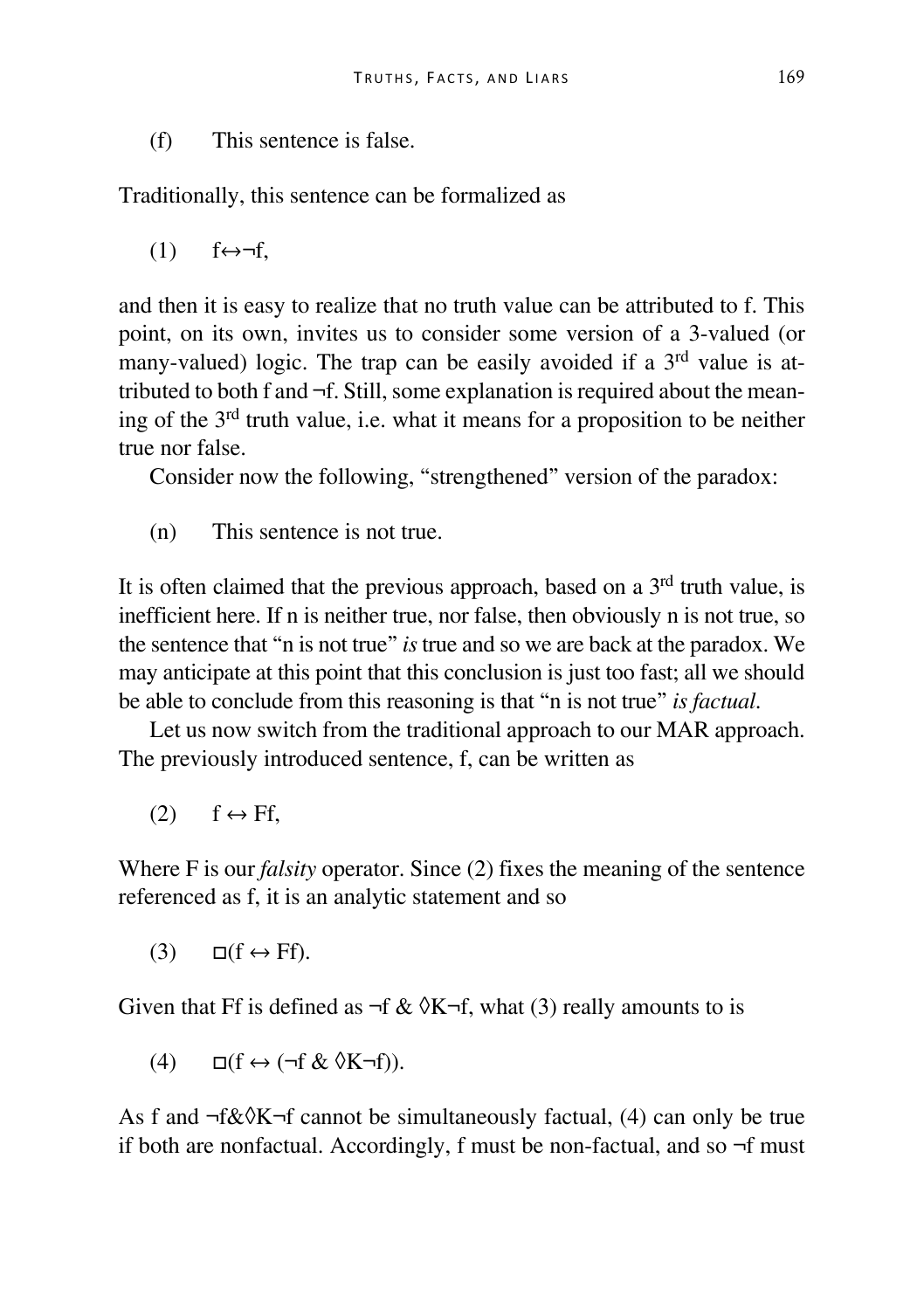be factual, but then  $\delta K$ -f cannot be factual. Putting all these considerations together, 4 implies that

 $(5)$   $\Box$ ( $\neg$ f &  $\neg$  $\Diamond$ K $\neg$ f).

Furthermore, according to 5,  $\neg$ f is factual in all possible worlds and thus f is not knowable either:

 $(6)$   $\Box$ (¬f &  $\neg$ ) $\Diamond$ Kf &  $\neg$ ) $\Diamond$ K $\neg$ f).

Less formally, the crucial sentence in the liar paradox is, on the one hand, nonfactual, but, on the other hand, it is also *fully unknowable*, and so *meaningless*. [18](#page-15-0)

Similarly, the formal version of the "strengthened" liar sentence is

 $(7)$   $\Box$ (n  $\leftrightarrow \neg$ Tn),

and then, by using the definition of T:

(8)  $\Box$ (n  $\leftrightarrow \neg$ (n &  $\Diamond$ Kn)).

Following a reasoning similar to our previous one shows that (8) implies that

 $(9)$   $\Box$ (n &  $\neg$ )  $\Diamond$ Kn &  $\neg$ )  $\Diamond$ K $\neg$ n).

(9) shows that the crucial sentence of the *strengthened liar* is factual, but, just like the *liar*, it is also fully unknowable,  $19$  and so meaningless.

<span id="page-15-0"></span><sup>&</sup>lt;sup>18</sup> Even if we know f's (non-) factuality (that it holds in none of the possible worlds), f itself is unknown to us. This point brings to the front one of the basic tenets of antirealism: knowledge of meaning is knowledge of truth conditions. Knowing the factivity of a proposition is not the same as knowing its meaning, or, simply put, knowing the proposition itself.

<span id="page-15-1"></span><sup>&</sup>lt;sup>19</sup> Here is the reason: assume that the sentence within the scope of the necessity operator, n &  $\neg$ \Rn &  $\neg$ \R $\neg$ n, is knowable. Then there is a world, w, in which K(n &  $\neg$ \Rn  $& \neg \Diamond K \neg n$ ) is factual/true. Assuming that K is closed under conjunction-elimination, both Kn and K¬◊Kn would hold in that world. Given that K is factive,  $\neg$ ◊Kn (i.e. □¬Kn)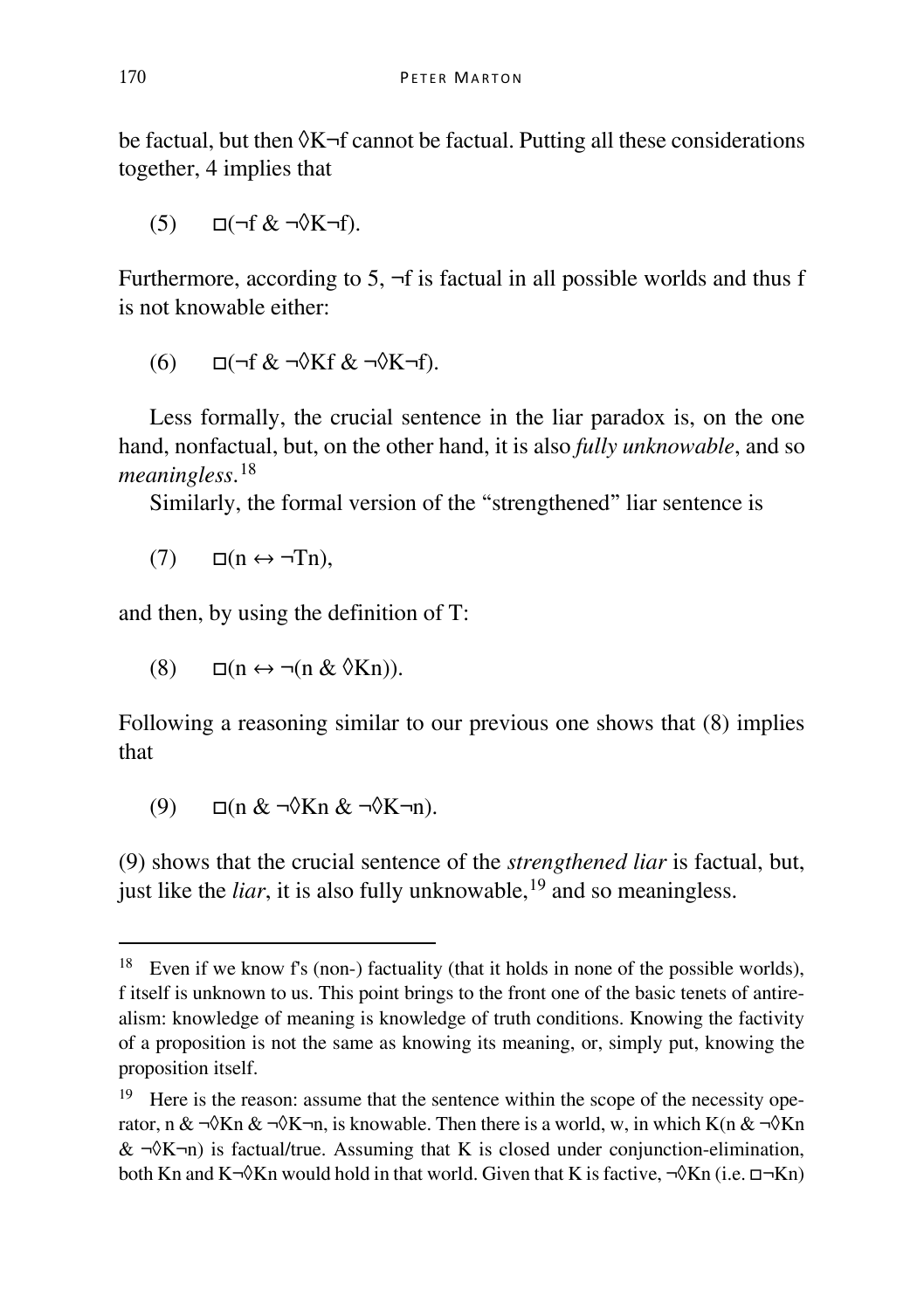Our outcomes, (6) and (9), show that the MAR definitions of truth and falsity render definite factuality and truth values to the *liar* and *strengthened liar* sentences. The former is unknowably nonfactual, while the latter is unknowably factual; as such, neither of them is either true or false.

Our language is limited by the logical/epistemic norm that sentences should be meaningful. Any assertion in the form that "p is factual" should be interpreted as p is *meant to be meaningfully factual*, which, according to our interpretation means that p is meant to be true. If so, then the distinctions between untrue and false and, similarly, between true and unfalse disappear when we consider assertions. False and untrue sentences differ in their knowability and no one should aim to assert a proposition that's unknowable, and thus, according to our reasoning, meaningless. The difference between these sentences surfaces only as an explanatory device: they explain one's mistake to assert something that should not or could not be asserted. Arguably, this is an important advantage of this approach: the distinction between truth and factuality is almost imperceptible – in most of our everyday (and perhaps even in our theoretical) dealings truth and factuality are the same. The consequence of this insight is that the two liar paradoxes collapse into one; if there is no real, *meaningful* difference between the assertions that "this sentence is false" and that "this sentence is untrue" then these assertions express the same proposition that can be expressed, using the combination of our previous formulations, (6) and (9), as follows:

 $(10)$   $\Box$ ((f &  $\neg \Diamond Kf$  &  $\neg \Diamond K\neg f$ )  $\lor$  ( $\neg f$  &  $\neg \Diamond Kf$  &  $\neg \Diamond K\neg f$ )).

In other words, the proposition that expresses the liar-sentence is the staple meaningless sentence which is either untruly factual *or* unfalsely nonfactual.

Furthermore, our insight about the normative character of assertions prevents the emergence of an "iterated" liar paradox. In light of our previous insights about the *normative* standards governing assertions, the sentence that

would also hold in that world, and so would  $\neg$ Kn then. Given that both Kn and  $\neg$ Kn would both hold in w, n &  $\neg$ \Kn &  $\neg$ \K $\neg$ n is not knowable.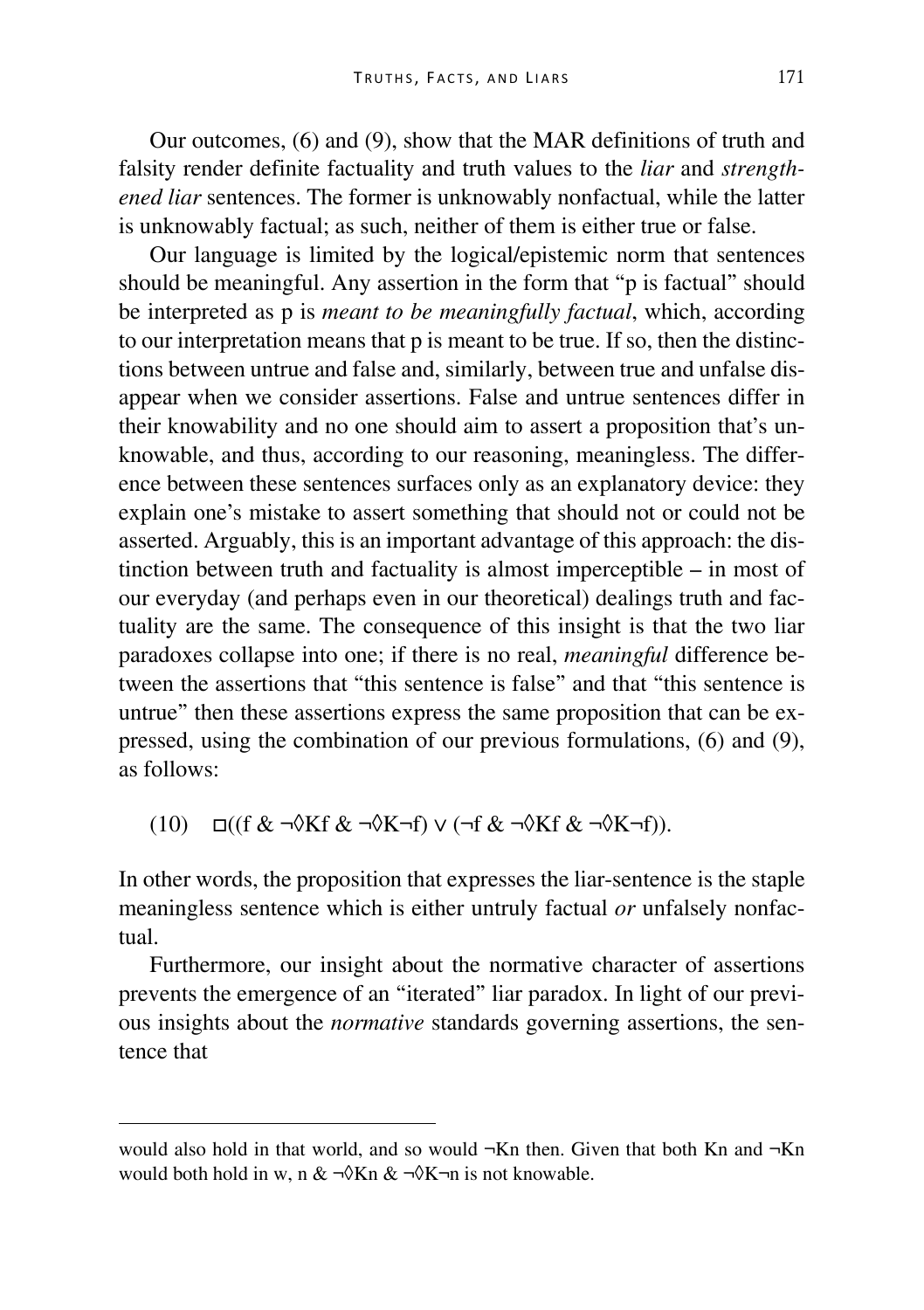(g) this sentence is nonfactual,

should be interpreted as "this sentence is meaningfully nonfactual", i.e. it is false. But then we are back at the original liar paradox.

### **7. Concluding remarks**

The underlying, fundamental assumption of this paper is that the concept of knowledge plays a central role in our concepts of truth and meaning. It is the possibility of knowing that makes truth (understood as being different than mere factuality) and meaning possible for us, epistemic agents. I did not argue for this fundamental assumption in this essay. Rather, I argued that such a moderate anti-realist approach to the concepts of truth and meaning offers a way of solving or dissolving a number of semantic paradoxes and other challenges. I demonstrated that our MAR approach to truth and meaning, offers an interpretation of the *Liar* and *Strengthened Liar* sentences. This interpretation renders *definite* truth and factuality values to these sentences and shows that the difference between their truth and factuality values emerge from their *meaninglessness*. Even if these sentences do not seem to be meaningless, they are meaningless as there is no possible situation in which these sentences (or their negations) could be known. This should not surprise us: if someone tells us that the sentence she is uttering is false (or it is not true), then we would not know what she meant by it, what kind of knowable fact she tried to impart to us.

#### References

- BEALL, J. C. & VAN FRAASSEN, B. C. (2003): *Possibilities and Paradox*. Oxford: Oxford University Press.
- BELNAP, N. D. (1976): How a Computer Should Think. In: Ryle, G. (ed.): *Contemporary Aspects of Philosophy*. Stocksfield: Oriel Press, 30-56.
- DAVIDSON, D. (1986): A Coherence Theory of Truth and Knowledge. In: LePore, E. (ed.): *Truth and Interpretation: Perspectives on the Philosophy of Donald Davidson*. Oxford: Basil Blackwell, 307-319.
- FITCH, F. B. (1963): A Logical Analysis of Some Value Concepts. *The Journal of Philosophical Logic* 28, 135-142.